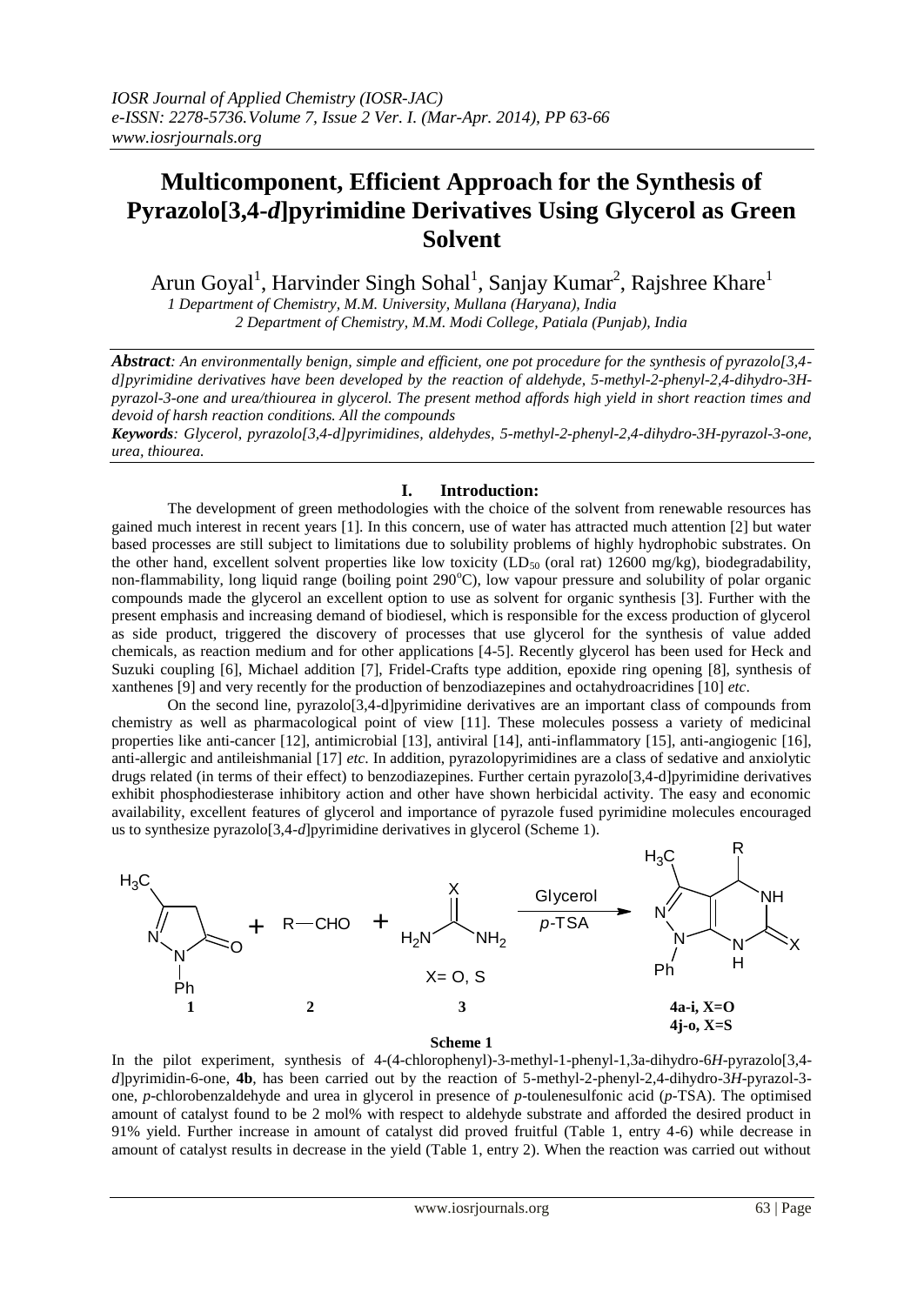catalyst it was found that glycerol can also promote the reaction but yield was low and afforded the **4b** in 37% yield.

| ונו<br>× |  |
|----------|--|
|----------|--|

Synthesis of 4-(4-chlorophenyl)-3-methyl-1-phenyl-1,3a-dihydro-6*H*-pyrazolo[3,4-*d*]pyrimidin-6-one, **4b**, with varying amount of catalyst

| S. No. | <b>Amount of Catalyst</b><br>$(mod \frac{\theta}{2})$ | Time (hrs)   | Yield |
|--------|-------------------------------------------------------|--------------|-------|
|        |                                                       |              | 37%   |
|        |                                                       |              | 77%   |
|        |                                                       |              | 91%   |
|        | 3.0                                                   | 2.Z          | 92%   |
|        | 4.U                                                   | <u>_ . _</u> | 92%   |
|        | J.U                                                   |              | 92%   |

The structure of compound **4b** was confirmed by the spectral techniques. In IR spectrum absorption at 3424 cm-<sup>1</sup>represents the N-H stretching, while absorption at 3074 and 2920 cm<sup>-1</sup> represents the aromatic C-H stretching and sp<sup>3</sup> hybridised C-H stretching respectively. A strong absorption peak for C=O is observed at observed at 1600 cm<sup>-1</sup>. In <sup>1</sup>H NMR spectra peaks for nine aromatic protons are observed at  $\delta$  7.20-7.90, peak at 5.02 represent –CH proton and peak for CH<sup>3</sup> observed at 2.38. Spectral data of **4b** fully supports the structure assigned to it. After optimizing the conditions, we next examined the generality of this procedure to other substrates using 5-methyl-2-phenyl-2,4-dihydro-3*H*-pyrazol-3-one, different aromatic aldehydes and urea/thiourea using the similar procedure. The results are summarised in Table 2. Aromatic

| S. No. | R                                       | X        | Time (hr) | Yield | Melting Point $({}^{\circ}C)$ |
|--------|-----------------------------------------|----------|-----------|-------|-------------------------------|
| 4a     | $C_6H_5$                                | $\Omega$ | 2.5       | 89    | 182-83                        |
| 4b     | 4-Cl $C_6H_5$                           | $\Omega$ | $2.2\,$   | 91    | 213-14                        |
| 4c     | $4-NO_2C_6H_5$                          | $\Omega$ | 2.0       | 90    | 182-84                        |
| 4d     | $4-OHC6H5$                              | $\Omega$ | 2.8       | 88    | $262 - 63$                    |
| 4e     | $4$ -OMe $C_6H_5$                       | $\Omega$ | 3.0       | 85    | 141-42                        |
| 4f     | $3,4$ -OMeC <sub>6</sub> H <sub>4</sub> | $\Omega$ | 3.2       | 80    | 158-60                        |
| 4g     | $3-NO_2C_6H_5$                          | $\Omega$ | 2.5       | 82    | 253-55                        |
| 4h     | $2-NO_2C_6H_5$                          | $\Omega$ | 3.5       | 79    | 239-40                        |
| 4i     | 2-Cl $C_6H_5$                           | $\Omega$ | 3.2       | 76    | 262-64                        |
| 4i     | $C_6H_5$                                | S        | 4.0       | 84    | 234-36                        |
| 4k     | 4-Cl $C_6H_5$                           | S        | 3.2       | 82    | 224-26                        |
| 41     | $4-NO_2C_6H_5$                          | S        | 3.5       | 80    | 168-69                        |
| 4m     | $4-OHC6H5$                              | S        | 3.0       | 76    | 258-60                        |
| 4n     | $4$ -OMe $C_6H_5$                       | S        | 4.0       | 77    | 170-72                        |
| 40     | $3-NO_2C_6H_5$                          | S        | 4.0       | 75    | 276-78                        |

**Table 2**

aldehydes carrying different functional groups were subjected to the reaction and in all cases the desired product were obtained in high yields (75-91%) in 2.5-4.0 hrs. The method afforded the use of substrates with the formation of any side products.

In conclusion, glycerol was proved to be an effective environmentally benign solvent. The present protocol provides an easier, facile, practically convenient and environmentally benign route for the synthesis of pyrazolo[3,4-*d*]pyrimidine derivatives and devoid of any harsh reaction condition and toxic organic solvent.

### **Experimental Section:**

Materials were obtained from commercial suppliers and were used without further purifications. Melting points were recorded in open end capillaries and are uncorrected. <sup>1</sup>H NMR spectra were recorded in CDCl<sup>3</sup> solution on a Bruker Avance II 400 MHz spectrometer; chemical shifts (delta) are reported in ppm relative to TMS as internal standard. The IR spectra were obtained on a Perkin-Elmer 237B spectrometer.

**General Procedure for synthesis of 4-aryl-3-methyl-1-phenyl-1,4,5,7-tetrahydro-6***H***-pyrazolo[3,4** *d***]pyrimidin-6-one and 4-aryl-3-methyl-1-phenyl-1,4,5,7-tetrahydro-6***H***-pyrazolo[3,4-***d***]pyrimidin-6-thione:** In a conical flask, aldehyde (1mmole), 3-methyl-1-phenyl-2,4-dihydro-3*H*-pyrazol-5-one (1mmole), urea (1.5mmole)/thiourea (1.5 mmole), *p*-TSA (3mol%) and glycerol 5 mL were taken. Reaction mixture was refluxed for stipulated time as mentioned in table 2. After the completion of reaction, contents are cooled to room temperature and then diluted with ice cold water. Filtered the solid thus obtained and recrystallised with ethanol.

Chracterisation data of the synthesised compounds: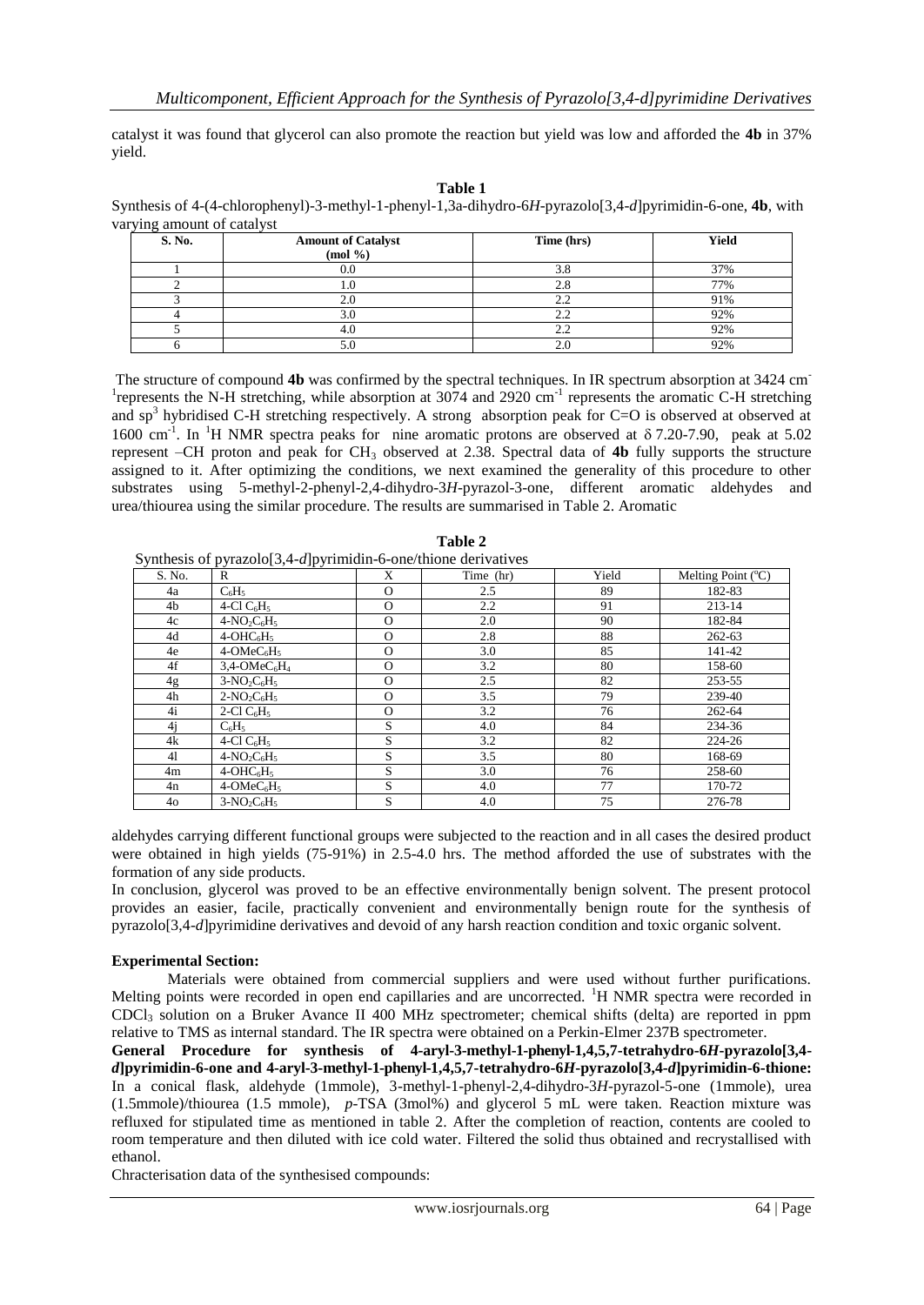**3-Methyl-1,4-diphenyl-1,4,5,7-tetrahydro-6***H***-pyrazolo[3,4-***d***]pyrimidin-6-one, 4a**: colourless, mp: 182- 83<sup>o</sup>C; IR (cm<sup>-1</sup>): 3432, 3057, 2955, 2153, 1811, 1599, 1574, 1409, 1291, 1124, 1099; <sup>1</sup>H NMR δ (ppm): 13.16 (s, 1H, NH), 9.97 (s, 1H, NH), 7.01-7.44 (m, 10H, Ar-H), 4.69 (s, 1H, -CH), 2.01 (s, 3H, CH3); Anal. Calc. for C,H,N (%): 71.04, 5.30, 18.41; Found C,H,N (%): 71.02, 5.23, 18.36.

**4-(4-Chlorophenyl)-3-methyl-1-phenyl-1,4,5,7-tetrahydro--6***H***-pyrazolo[3,4-***d***]pyrimidin-6-one, 4b**: colourless solid, mp: 213-14<sup>o</sup>C; IR (cm<sup>-1</sup>): 3424, 3074, 2920, 1600, 1570, 1448, 1188, 1124, 1004; <sup>1</sup>H NMR **δ** (ppm): 13.70 (s, 1H, NH), 12.29 (s, 1H, NH), 7.20-7.90 (m, 9H, Ar-H), 5.02 (s,1H, -CH), 2.38 (s, 3H, CH3), Anal. Calc. for C,H,N (%): 63.81, 4.46, 16.54; Found C,H,N (%): 63.72, 4.39, 16.48.

**3-Methyl-4-(4-nitrophenyl)-1-phenyl-1,4,5,7-tetrahydro-6***H***-pyrazolo[3,4-***d***]pyrimidin-6-one, 4c:** light yellow, mp: 182-84<sup>o</sup>C; IR (cm<sup>-1</sup>): 3422, 3074, 2920, 2873, 2547, 2112, 1786, 1600, 1572, 1527, 1477, 1349, 1194, 1009 ; <sup>1</sup>H NMR **δ** (ppm): <sup>1</sup>H NMR **δ** (ppm): 13.90 (s, 1H, NH), 10.57 (s, 1H, NH), 7.09-8.03 (m, 9H, Ar-H), 5.17 (s,1H, -CH), 2.32 (s, 3H, CH3), Anal. Calc. for C,H,N (%): 61.89, 4.33, 20.05; Found C,H,N (%): 61.82, 4.30, 20.01.

**4-(4-Hydroxyphenyl)-3-methyl-1-phenyl-1,4,5,7-tetrahydro-6***H***-pyrazolo[3,4-***d***]pyrimidin-6-one, 4d:**  Orange solid, mp: 262-63°C; IR (cm<sup>-1</sup>): 3178, 3086, 2870, 1654, 1558, 1543, 1458, 1411, 1328, 1289, 1150, 1023; <sup>1</sup>H NMR **δ** (ppm): 10.52 (s, 1H, NH), 6.90-8.57 (m, 9H, Ar-H), 2.34 (s, 3H, CH3); Anal. Calc. for C,H,N (%): 67.49, 5.03, 17.49; Found C,H,N (%): 67.45, 5.00, 17.47.

**4-(4-Methoxyphenyl)-3-methyl-1-phenyl-1,4,5,7-tetrahydro-6***H***-pyrazolo[3,4-***d***]pyrimidin-6-one, 4e**: Orange solid, mp: 141-42°C; IR (cm<sup>-1</sup>): 3428, 3099, 2860, 2920, 2835, 1870, 1590, 1560, 1509, 1478, 1321, 1274, 1145, 1011; <sup>1</sup>H NMR **δ** (ppm): 12.27 (s, 1H, NH), 7.35-8.37 (m, 9H, Ar-H), 2.30 (s, 3H, CH3); Anal. Calc. for C,H,N (%): 68.25, 5.43, 16.76; Found C,H,N (%): 68.20, 5.41, 16.70.

**4-(3,4-Dimethoxyphenyl)-3-methyl-1-phenyl-1,4,5,7-tetrahydro-6***H***-pyrazolo[3,4-***d***]pyrimidin-6-one, 4f**: Orange solid, mp: 158-60°C; IR (cm<sup>-1</sup>): 3432, 3374, 3079, 2839, 1676, 1522, 1473, 1401, 1325, 1256, 1149; <sup>1</sup>H NMR **δ** (ppm): 6.92-7.96 (m, 8H, Ar-H), 4.03 (s, 1H, -CH), 2.36 (s, 3H, CH<sub>3</sub>); Anal. Calc. for C,H,N (%): 65.92, 5.53, 15.38; Found C,H,N (%): 65.89, 5.50, 15.37.

**3-Methyl-4-(3-nitrophenyl)-1-phenyl-1,4,5,7-tetrahydro-6***H***-pyrazolo[3,4-***d***]pyrimidin-6-one, 4g:** light orange, mp: 253-55<sup>o</sup>C; IR (cm<sup>-1</sup>): 3372, 3267, 3086, 2937, 2845, 2710, 1599, 1535, 1487, 1360, 1225, 1134, 1020 ; <sup>1</sup>H NMR **δ** (ppm): <sup>1</sup>H NMR **δ** (ppm): 13.95 (s, 1H, NH), 10.52 (s, 1H, NH), 6.95-7.99 (m, 9H, Ar-H), 5.18 (s,1H, -CH), 2.29 (s, 3H, CH3), Anal. Calc. for C,H,N (%): 61.89, 4.33, 20.05; Found C,H,N (%): 61.84, 4.32, 20.02.

**3-Methyl-4-(2-nitrophenyl)-1-phenyl-1,4,5,7-tetrahydro-6***H***-pyrazolo[3,4-***d***]pyrimidin-6-one, 4h:**  colourless, mp: 239-40°C; IR (cm<sup>-1</sup>): 3427, 3390, 3249, 3072, 2957, 2868, 2205, 1589, 1530, 1475, 1350, 1267, 1189,1023 ; <sup>1</sup>H NMR **δ** (ppm): <sup>1</sup>H NMR **δ** (ppm): 10.78 (s, 1H, NH), 7.05-8.15 (m, 9H, Ar-H), 5.01 (s,1H, -CH), 2.34 (s, 3H, CH3), Anal. Calc. for C,H,N (%): 61.89, 4.33, 20.05; Found C,H,N (%): 61.85, 4.29, 20.03.

**4-(2-Chlorophenyl)-3-methyl-1-phenyl-1,4,5,7-tetrahydro-6***H***-pyrazolo[3,4-***d***]pyrimidin-6-one, 4i:**  colourless solid, mp: 262-64<sup>o</sup>C; IR (cm<sup>-1</sup>): 3397, 3278, 3094, 2899, 2832, 2730, 1610, 1575, 1432, 1379, 1330, 1249, 1175, 1130, 1025; <sup>1</sup>H NMR **δ** (ppm): 12.16 (s, 1H, NH), 7.35-8.05 (m, 9H, Ar-H), 4.95 (s,1H, -CH), 2.32 (s, 3H, CH3), Anal. Calc. for C,H,N (%): 63.81, 4.46, 16.54; Found C,H,N (%): 63.71, 4.42, 16.50.

**3-Methyl-1,4-diphenyl-1,4,5,7-tetrahydro-6***H***-pyrazolo[3,4-***d***]pyrimidine-6-thione, 4j**: colourless solid, mp: 234-36<sup>o</sup>C; IR (cm<sup>-1</sup>): 3425, 3005, 1637, 1574; <sup>1</sup>H NMR <sub>δ</sub> (ppm):13.87 (s, 1H, NH), 7.18-7.79 (m, 10 H, Ar-H), 4.79(s, 1H,-CH), 2.39 (s, 3H, CH3); Anal. Calc. for C,H,N (%): 67.47, 5.03, 17.49; Found C,H,N (%): 67.45, 5.01, 17.44.

**4-(4-Chlorophenyl)-3-methyl-1-phenyl-1,4,5,7-tetrahydro-6***H***-pyrazolo[3,4-***d***]pyrimidine-6-thione, 4k:**  colourless, mp: 224-26<sup>o</sup>C; IR (cm<sup>-1</sup>): 3397, 3251, 3024, 2899, 2076, 1680, 1475, 1293, 1124; <sup>1</sup>H NMR  $\delta$  (ppm): 13.71 (s, 1H, NH), 9.93 (s, 1H, NH), 7.15-7.86 (m, 9H, Ar-H), 4.85 (s, 1H, -CH), 2.31 (s, 3H, CH3); Anal. Calc. for C,H,N (%):60.92, 4.26, 15.79; Found C,H,N (%): 60.73, 4.23, 15.70.

**3-Methyl-4-(4-nitrophenyl)-1-phenyl-1,4,5,7-tetrahydro-6***H***-pyrazolo[3,4-***d***]pyrimidine-6-thione, 4l:** light yellow, mp: 168-69<sup>o</sup>C; IR (cm<sup>-1</sup>): 3397, 3240, 3167, 3060, 2932, 2830, 2573, 1610, 1580, 1487, 1350, 1188; <sup>1</sup>H NMR <sub>δ</sub> (ppm): <sup>1</sup>H NMR <sub>δ</sub> (ppm): 13.92 (s, 1H, NH), 10.48 (s, 1H, NH), 7.12-8.09 (m, 9H, Ar-H), 5.10 (s, 1H, -CH), 2.34 (s, 3H, CH3), Anal. Calc. for C,H,N (%): 59.16, 4.14, 19.17; Found C,H,N (%): 59.14, 4.12, 19.16.

**4-(4-Hydroxyphenyl)-3-methyl-1-phenyl-1,4,5,7-tetrahydro-6***H***-pyrazolo[3,4-***d***]pyrimidine-6-thione, 4m:** orange solid, mp: 258-60°C; IR (cm<sup>-1</sup>): 3395, 3325, 3203, 3065, 2926, 1697, 1596, 1533, 1492, 1403, 1204, 1091; <sup>1</sup>H NMR δ (ppm): 10.51 (s, 1H, NH), 6.86-8.53 (m, 9H, Ar-H), 2.31 (s, 3H, CH3); Anal. Calc. for C,H,N (%): 64.26, 4.79, 16.65; Found C,H,N (%): 64.24, 4.76, 16.63.

**4-(4-Methoxyphenyl)-3-methyl-1-phenyl-1,4,5,7-tetrahydro-6***H***-pyrazolo[3,4-***d***]pyrimidine-6-thione, 4n**: orange solid, mp: 170-72°C; IR (cm<sup>-1</sup>): 3422, 3380, 3205, 3001, 1633, 1573, 1481, 1360, 1273, 1126, 1087; <sup>1</sup>H NMR <sub>δ</sub> (ppm): 6.73-8.04 (m, 9H, Ar-H), 2.50 (s, 3H, CH<sub>3</sub>); Anal. Calc. for C,H,N (%): 65.12, 5.18, 15.99; Found C,H,N (%): 65.03, 5.15, 15.95.